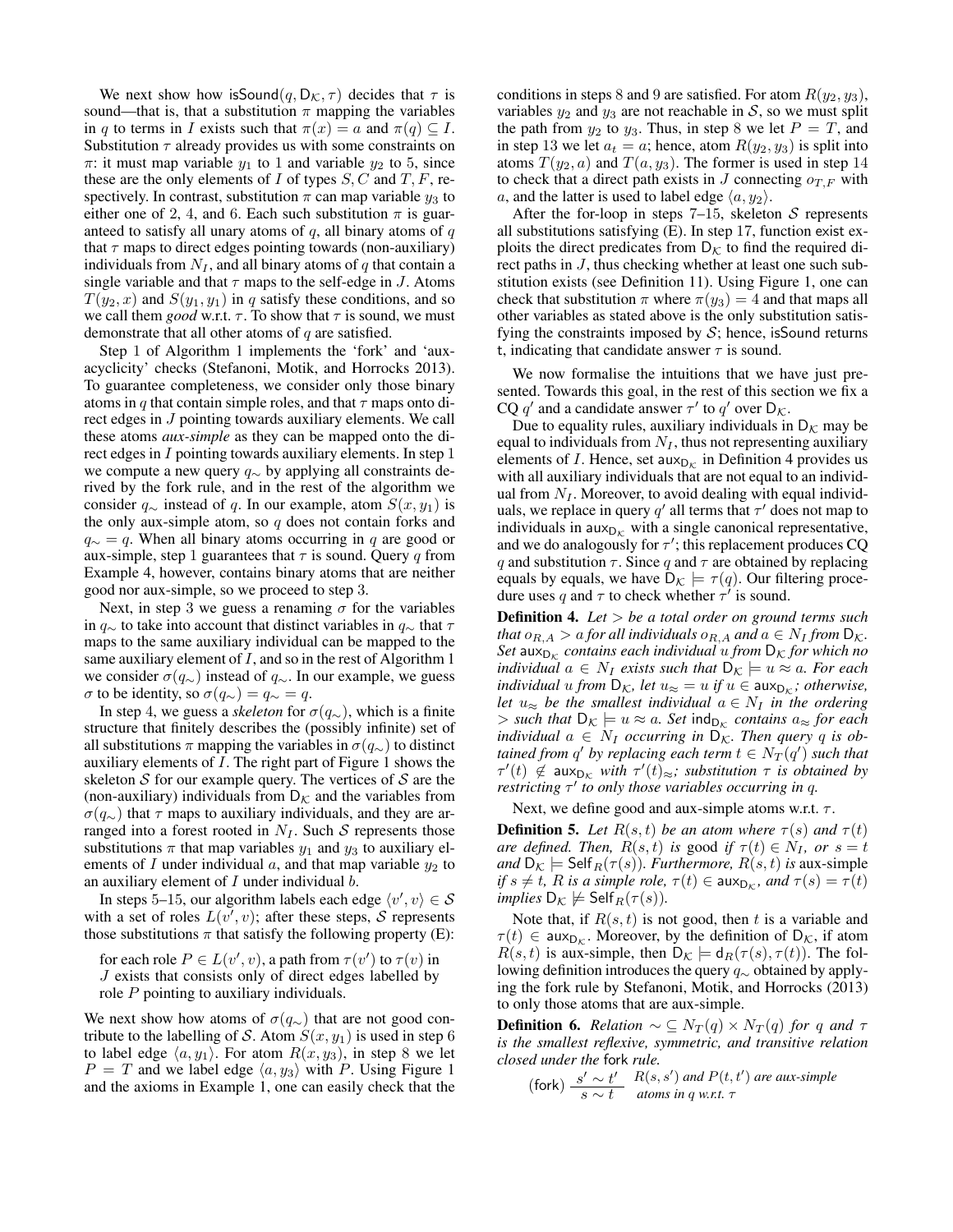*Query* q<sup>∼</sup> *is obtained from query* q *by replacing each term*  $t \in N_T(q)$  *with an arbitrary, but fixed representative of the equivalence class of* ∼ *that contains* t*.*

To check whether  $q_{\sim}$  is aux-acyclic, we next introduce the *connection graph* cg for q and  $\tau$  that contains a set  $E_s$ of edges  $\langle v', v \rangle$  for each aux-simple atom  $R(v', v) \in q_{\sim}$ . In addition, cg also contains a set  $\hat{E}_t$  of edges  $\langle v', v \rangle$  that we later use to guess a skeleton for  $\sigma(q_{\sim})$  more efficiently. By the definition of aux-simple atoms, we have  $E_s \subseteq E_t$ .

**Definition 7.** *The* connection graph for q and  $\tau$  *is a triple*  $cg = \langle V, E_s, E_t \rangle$  *where*  $E_s, E_t \subseteq V \times V$  *are smallest sets satisfying the following conditions.*

- $V = \text{ind}_{D_{\mathcal{K}}} \cup \{z \in N_V(q_{\sim}) \mid \tau(z) \in \text{aux}_{D_{\mathcal{K}}}\}.$
- Set  $E_s$  contains  $\langle v', v \rangle$  for all  $v', v \in V$  for which a role R exist such that  $R(v', v)$  is an aux-simple atom in  $q_{\sim}$ .
- Set  $E_t$  contains  $\langle v', v \rangle$  for all  $v', v \in V$  such that indi*viduals*  $\{u_1, \ldots, u_n\} \subseteq \text{aux}_{\mathsf{D}_{\mathcal{K}}}$  *and roles*  $R_1, \ldots, R_n$  *exist with*  $n > 0$ ,  $u_n = \tau(v)$ , and  $D_{\mathcal{K}} \models d_{R_i}(u_{i-1}, u_i)$  for *each*  $i \in [1, n]$  *and*  $u_0 = \tau(v')$ *.*

Function isDSound( $q, D_{\mathcal{K}}, \tau$ ) from Definition 8 ensures that  $\tau$  satisfies the constraints in  $\sim$ , and that  $q_{\sim}$  does not contain cycles consisting only of aux-simple atoms.

**Definition 8.** *Function* isDSound(q,  $D_K$ ,  $\tau$ ) *returns* t *if and only if the two following conditions hold.*

- *1. For all*  $s, t \in N_T(q)$ , if  $s \sim t$ , then  $\tau(s) = \tau(t)$ .
- *2.*  $\langle V, E_s \rangle$  *is a directed acyclic graph.*

We next define the notions of a variable renaming for  $q$ and  $\tau$ , and of a skeleton for q and  $\sigma$ .

**Definition 9.** A substitution  $\sigma$  with dom( $\sigma$ ) =  $V \cap N_V(q)$ *and*  $\text{rng}(\sigma) \subseteq \text{dom}(\sigma)$  *is a* variable renaming for q and  $\tau$  *if* 

- *1. for each*  $v \in \text{dom}(\sigma)$ *, we have*  $\tau(v) = \tau(\sigma(v))$ *,*
- *2. for each*  $v \in \text{rng}(\sigma)$ *, we have*  $\sigma(v) = v$ *, and*
- *3. directed graph*  $\langle \sigma(V), \sigma(E_s) \rangle$  *is a forest.*

Definition 10. *A* skeleton *for* q *and a variable renaming* σ *is a directed graph*  $S = \langle V, \mathcal{E} \rangle$  *where*  $V = \sigma(V)$ *, and*  $\mathcal{E}$ *satisfies*  $\sigma(E_s) \subseteq \mathcal{E} \subseteq \sigma(E_t)$  *and it is a forest whose roots are the individuals occurring in* V*.*

Finally, we present function exist that checks whether one can satisfy the constraints imposed by the roles  $L(v', v)$  labelling a skeleton edge  $\langle v', v \rangle \in \mathcal{E}$ .

Definition 11. Given individuals u' and u, and a set of roles  $L$ , function  $ext(u', u, L)$  *returns*  $t$  *if and only if individuals*  $\{u_1, \ldots, u_n\} \subseteq \text{aux}_{\mathsf{D}_{\kappa}} \text{ with } n > 0 \text{ and } u_n = u \text{ exist where}$ 

- *if*  $S \in L$  *exists such that* trans $(S) \notin T$ *, then*  $n = 1$ *; and*
- $u_0 = u'$ , and  $D_K \models d_R(u_{i-1}, u_i)$  *for each*  $R \in L$  *and each*  $i \in [1, n]$ *.*

Candidate answer  $\tau'$  for  $q'$  over  $D_{\mathcal{K}}$  is sound, if the nondeterministic procedure is Sound $(q, D_{\mathcal{K}}, \tau)$  from Algorithm 1 returns t, as shown by Theorem 12.

**Theorem 12.** Let  $\pi'$  be a substitution. Then  $\Xi_{\mathcal{K}} \models \pi'(q')$  iff K is unsatisfiable, or a candidate answer  $\tau'$  to  $q'$  over  $\overline{\mathsf{D}_{K}}$ *exists such that*  $\tau'|_{\vec{x}} = \pi'$  *and the following conditions hold:* 

#### **Algorithm 1:** isSound(q,  $D_{K}, \tau$ )

1 if isDSound $(q, D_{K}, \tau) = f$  then return f 2 **return t if** each  $R(s, t) \in q_{\sim}$  is good or aux-simple

- 3 guess a variable renaming  $\sigma$  for q and  $\tau$
- 4 guess a skeleton  $S = \langle V, \mathcal{E} \rangle$  for q,  $\sigma$ , and  $\tau$
- 5 for  $\langle v', v \rangle \in \mathcal{E}$ , let  $L(v', v) = \emptyset$
- 

for *aux-simple atom*  $R(s,t) \in \sigma(q_\sim)$ , add R to  $L(s,t)$ 

7 **for** *neither good nor aux-simple*  $R(s,t) \in \sigma(q_\sim)$  **do** 

- s guess role P s.t.  $D_{\mathcal{K}} \models P(\tau(s), \tau(t))$  and  $P \sqsubseteq_{\mathcal{T}}^* R$
- **9** if  $\langle s, t \rangle \notin \mathcal{E}$  and trans $(P) \notin \mathcal{T}$  then return f
- 10 if *s* reaches  $t$  in  $\mathcal E$  then

```
11 let v_0, \ldots, v_n be the path from s to t in \mathcal E
```
<sup>12</sup> else 13 let  $a_t$  be the root reaching t in E via  $v_0, \ldots, v_n$ 

$$
\text{if } D_{\mathcal{K}} \not\models P(\tau(s), a_t) \text{ then return } f
$$

15 for 
$$
i \in [1, n]
$$
, add P to  $L(v_{i-1}, v_i)$ 

16 for  $\langle v', v \rangle \in \mathcal{E}$  do

- 17 if  $\text{exist}(\tau(v'), \tau(v), L(v', v)) = \text{f}$  then return f <sup>18</sup> return t
- *1. for each*  $x \in \mathcal{X}$ *, we have*  $\tau'(x) \in N_I$ *, and*
- *2. a nondeterministic computation exists such that function*  $\mathsf{isSound}(q, \mathsf{D}_{\mathcal{K}}, \tau)$  *returns* t.

The following results show that our function isSound runs in nondeterministic polynomial time.

**Theorem 13.** *Function* is Sound $(q, D_K, \tau)$  *can be implemented so that*

- *1. it runs in nondeterministic polynomial time,*
- *2. if each binary atom in* q *is either good or aux-simple w.r.t.* τ *, it runs in polynomial time, and*
- *3. if the TBox* T *and the query* q *are fixed, it runs in polynomial time in the size of the ABox* A*.*

Each rule in  $D_K$  contains a fixed number of variables, so we can compute all consequences of  $D_K$  using polynomial time. Thus, we can compute CQ q and substitution  $\tau$ in polynomial time, and by Proposition 2, we can also check whether  $K$  is unsatisfiable using polynomial time; hence, by Theorem 13, we can check whether a certain answer to  $q'$ over  $\Xi_{\mathcal{K}}$  exists using nondeterministic polynomial time in combined complexity (i.e., when the ABox, the TBox, and the query are all part of the input), and in polynomial time in data complexity (i.e., when the TBox and the query are fixed, and only the ABox is part of the input).

The filtering procedure by Stefanoni, Motik, and Horrocks (2013) is polynomial, whereas the one presented in this paper introduces a source of intractability. In Theorem 14 we show that checking whether a candidate answer is sound is an NP-hard problem; hence, this complexity increase is unavoidable. We prove our claim by reducing the NP-hard problem of checking satisfiability of a 3CNF formula  $\varphi$  (Garey and Johnson 1979). Towards this goal, we define an  $\mathcal{ELHO}^s$  KB  $\mathcal{K}_{\varphi}$  and a Boolean CQ  $q_{\varphi}$  such that  $\varphi$ is satisfiable if and only if  $\Xi_{\mathcal{K}_{\varphi}} \models q_{\varphi}$ . Furthermore, we define a substitution  $\tau_{\varphi}$ , and we finally show that  $\tau_{\varphi}$  is a unique candidate answer to  $q_{\varphi}$  over  $D_{\mathcal{K}_{\varphi}}$ .

Theorem 14. *Checking whether a candidate answer is sound is* NP*-hard.*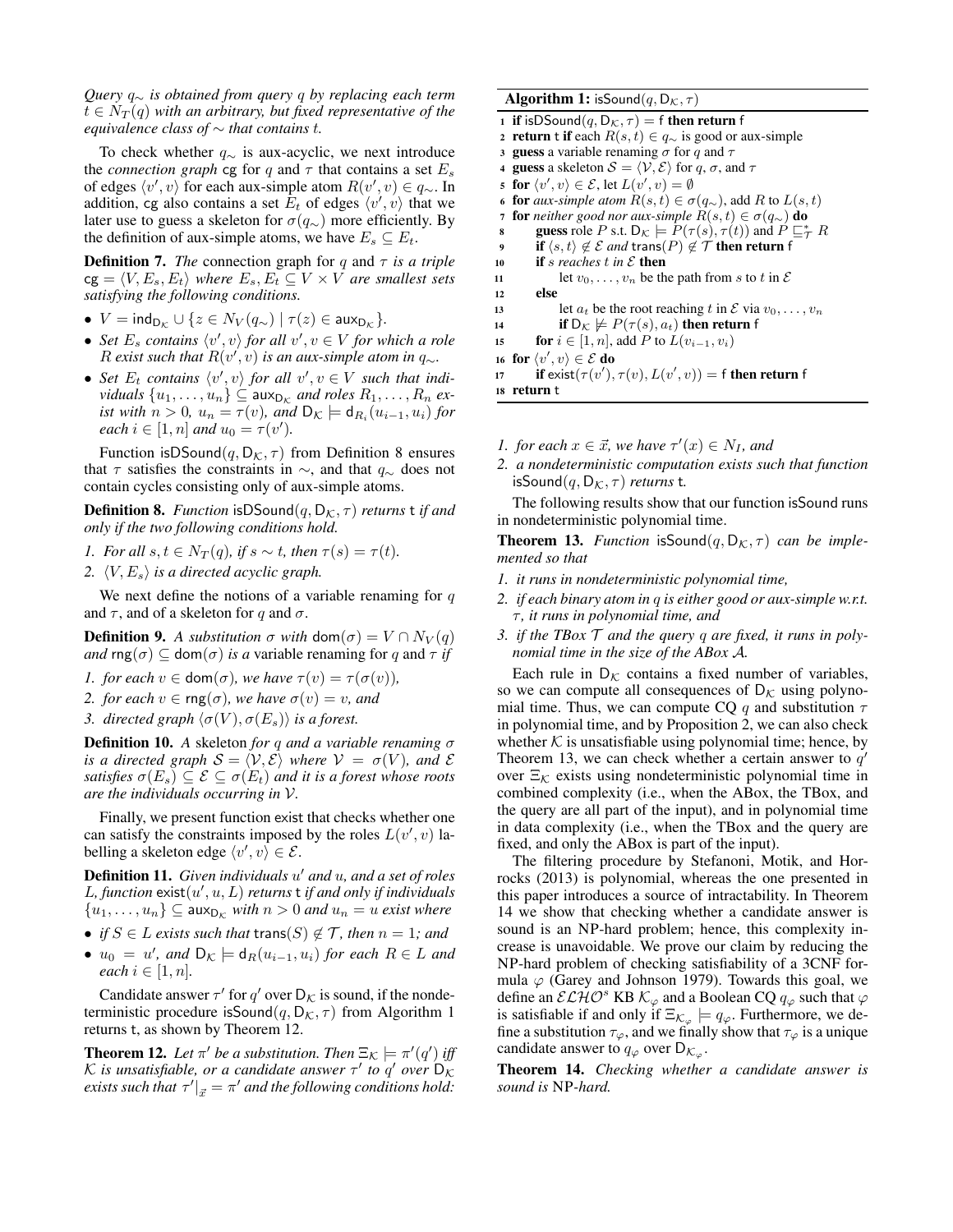|  | Inds.                      | Unary                                            | Binary                   | Total   | Ratio |
|--|----------------------------|--------------------------------------------------|--------------------------|---------|-------|
|  |                            | atoms                                            | atoms                    | atoms   |       |
|  | U5   before   100,848      | 169,079                                          | 296,941                  | 466,020 |       |
|  | after   100,873            | 511,115                                          | 1,343,848 1,854,963 3.98 |         |       |
|  | $ U10 $ before $ 202,387 $ | 339,746                                          | 598.695                  | 938,441 |       |
|  |                            | after 202,412 1,026,001 2,714,214 3,740,215 3.98 |                          |         |       |
|  |                            | U20 before 426,144 714,692 1,259,936 1,974,628   |                          |         |       |
|  |                            | after 426,169 2,157,172 5,720,670 7,877,842 3.99 |                          |         |       |

Table 2: Evaluation results

|                                                                                                          | $q_{3}$ |  |  |  |                                                                                        |  |              |  |                          |  |  |   |                 |    |  |   |  |  |  |      |
|----------------------------------------------------------------------------------------------------------|---------|--|--|--|----------------------------------------------------------------------------------------|--|--------------|--|--------------------------|--|--|---|-----------------|----|--|---|--|--|--|------|
|                                                                                                          | C U     |  |  |  |                                                                                        |  | $\mathbf{F}$ |  | $N \mid C \mid U \mid F$ |  |  | N | $\sim$ C $\sim$ | II |  | N |  |  |  | N    |
|                                                                                                          |         |  |  |  | U5 10 0 0.06 0 73K 12 1.71 7.55 3K 0 0.01 0 157K 66 1.07 8.6 30K 63 2.44               |  |              |  |                          |  |  |   |                 |    |  |   |  |  |  | 10.9 |
|                                                                                                          |         |  |  |  | U <sub>10</sub> 22 0 0.06 0 149K 12 1.68 7.54 6K 0 0.01 0 603K 81 1.20 9.6 61K 63 2.44 |  |              |  |                          |  |  |   |                 |    |  |   |  |  |  | 10.9 |
|                                                                                                          |         |  |  |  | U20 43 0 0.07 0 313K 12 1.66 7.55 12K 0 0.01 0 2.6M 90 1.28 10.3 129K 63 2.44          |  |              |  |                          |  |  |   |                 |    |  |   |  |  |  | 10.9 |
| (C) total number of candidate answers (U) percentage of unsound answers (F) average filtering time in ms |         |  |  |  |                                                                                        |  |              |  |                          |  |  |   |                 |    |  |   |  |  |  |      |
| (N) average number of nondeterministic choices required for each candidate answer                        |         |  |  |  |                                                                                        |  |              |  |                          |  |  |   |                 |    |  |   |  |  |  |      |

CQs over  $\mathcal{ELH}$  KBs is tractable. We start by introducing acyclic and arborescent queries.

**Definition 15.** *For* q a Boolean CQ,  $dg_q = \langle N_V(q), E \rangle$  *is a directed graph where*  $\langle x, y \rangle \in E$  *for each*  $R(x, y) \in q$ . Query *q* is acyclic *if the graph obtained from*  $dg_a$  *by removing the orientation of edges is acyclic;* q *is* arborescent *if* q *contains no individuals and* dg<sup>q</sup> *is a rooted tree with all edges pointing towards the root.*

Definition 16 and Theorem 17 show how to answer arborescent CQs over  $\mathcal{ELHO}$  KBs in polynomial time. Intuitively, we apply the fork rule (cf. Definition 6) bottom-up, starting with the leaves of  $q$  and spread constraints upwards.

**Definition 16.** Let  $K$  be an  $\mathcal{ELHO}$  KB, let  $D_K$  be the dat*alog program for* K, let ind<sub>D<sub>K</sub> and  $\mathsf{aux}_{\mathsf{D}_{\mathsf{K}}}$  be as specified</sub> *in Definition 4, and let* q *be an arborescent query rooted in*  $r \in N_V(q)$ *. For each*  $y \in N_V(q)$  *with*  $y \neq r$ *, and each*  $V \subseteq N_V(q)$ , sets  $r_y$  and  $P_V$  are defined as follows.

 $r_y = \{R \in N_R \mid R(y, x) \in q \text{ with } x \text{ the parent of } y \text{ in } \text{dg}_a\}$  $P_V = \{y \in N_V(q) \mid \exists x \in V \text{ with } x \text{ the parent of } y \text{ in } \text{dg}_a\}$ 

*Set* RT *is the smallest set satisfying the following conditions.*

- $\{r\} \in \mathsf{RT}$  *and the level of*  $\{r\}$  *is* 0*.*
- For each set  $V \in RT$  with level n, we have  $P_V \in RT$  and *the level of*  $P_V$  *is*  $n + 1$ *.*
- *For each set*  $V \in RT$  *with level n* and each  $y \in P_V$ *, we have*  $\{y\} \in \mathsf{RT}$  *and the level of*  $\{y\}$  *is*  $n + 1$ *.*

*For each*  $V \in RT$ *, set*  $c_V$  *contains each*  $u \in \text{aux}_{D_K} \cup \text{ind}_{D_K}$ *such that*  $D_K \models B(u)$  *for each unary atom*  $B(x) \in q$  *with*  $x \in V$ *. By reverse-induction on the level of the sets in* RT, *each*  $V \in RT$  *is associated with a set*  $A_V \subseteq \text{ind}_{D_K} \cup \text{aux}_{D_K}$ .

- *For each set*  $V \in RT$  *of maximal level, let*  $A_V = c_V$ *.*
- For  $V \in RT$  *a set of level n where*  $A_V$  *is undefined but* A<sub>W</sub> has been defined for each  $W \in \mathsf{RT}$  of level  $n + 1$ , let  $A_V = c_V \cap (i_V \cup a_V)$ , where  $i_V$  *and*  $a_V$  *are as follows.*

$$
\begin{aligned} \mathbf{i}_V &= \{ u \in \mathsf{ind}_{\mathsf{D}_\mathcal{K}} \mid \forall y \in \mathsf{P}_V \exists u' \in \mathsf{A}_{\{y\}}.\mathsf{D}_\mathcal{K} \models \bigwedge_{R \in \mathsf{r}_y} R(u',u) \} \\ \mathsf{a}_V &= \{ u \in \mathsf{aux}_{\mathsf{D}_\mathcal{K}} \mid \exists u' \in \mathsf{A}_{\mathsf{P}_V} \forall y \in \mathsf{P}_V.\mathsf{D}_\mathcal{K} \models \bigwedge_{R \in \mathsf{r}_y}^{} \mathsf{d}_R(u',u) \} \end{aligned}
$$

*Function* entails( $D_K$ , *q*) *returns* **t** *if and only if*  $A_{\{r\}}$  *is nonempty.*

Theorem 17. *For* K *a satisfiable* ELHO *KB and* q *an arborescent query, function* entails( $D_{\mathcal{K}}$ , *q*) *returns* t *if and only if*  $\Xi_{\mathcal{K}} \models q$ *. Furthermore, function* entails( $D_{\mathcal{K}}, q$ ) *runs in time polynomial in the input size.*

# Preliminary Evaluation

We implemented our algorithm in a prototypical system, and we conducted a preliminary evaluation with the goal of showing that the number of consequences of  $D_K$  is reasonably small, and that the nondeterminism of the filtering procedure is manageable. Our prototype uses the RDFox (Motik et al. 2014) system to materialise the consequences of  $D_K$ . We ran our tests on a MacBook Pro with 4GB of RAM and a 2.4Ghz Intel Core 2 Duo processor.

We tested our system using the version of the LSTW benchmark (Lutz et al. 2013) by Stefanoni, Motik, and Horrocks (2013). The TBox of the latter is in  $\mathcal{ELHO}$ , and we extended it to  $\mathcal{ELHO}^s$  by making the role *subOganizationOf* transitive and by adding an axiom of type 5 and an axiom of type 7. We used the data generator provided by LSTW to generate KBs U5, U10, and U20 of 5, 10, and 20 universities, respectively. Finally, only query  $q_3^l$  from the LSTW benchmark uses transitive roles, so we have manually created four additional queries. Our system, the test data, and the queries are all available online.<sup>1</sup> We evaluated the practicality of our approach using the following two experiments.

First, we compared the size of the materialised consequences of  $D_K$  with that of the input data. As the left-hand side of Table 2 shows, the ratio between the two is four, which, we believe, is acceptable in most practical scenarios.

Second, we measured the 'practical hardness' of our filtering step on our test queries. As the right-hand side of Table 2 shows, soundness of a candidate answer can typically be tested in as few as several milliseconds, and the test involves a manageable number of nondeterministic choices. Queries  $q_3^t$  and  $q_4^t$  were designed to obtain a lot of candidate answers with auxiliary individuals, so they retrieve many unsound answers. However, apart from query  $q_3^t$ , the percentage of the candidate answers that turned out to be unsound does not change with the increase in the size of the ABox. Therefore, while some queries may be challenging, we believe that our algorithm can be practicable in many cases.

#### 4 Acyclic and Arborescent Queries

In this section, we prove that answering a simple class of tree-shaped acyclic CQs—which we call *arborescent*—over  $\mathcal{ELHO}$  KBs is tractable, whereas answering acyclic queries is NP-hard. In addition, we show that extending  $\mathcal{EL}$  with transitive or reflexive roles makes answering arborescent queries NP-hard. This is in contrast with the recent result by Bienvenu et al. (2013), who show that answering acyclic

<sup>1</sup> http://www.cs.ox.ac.uk/isg/tools/EOLO/